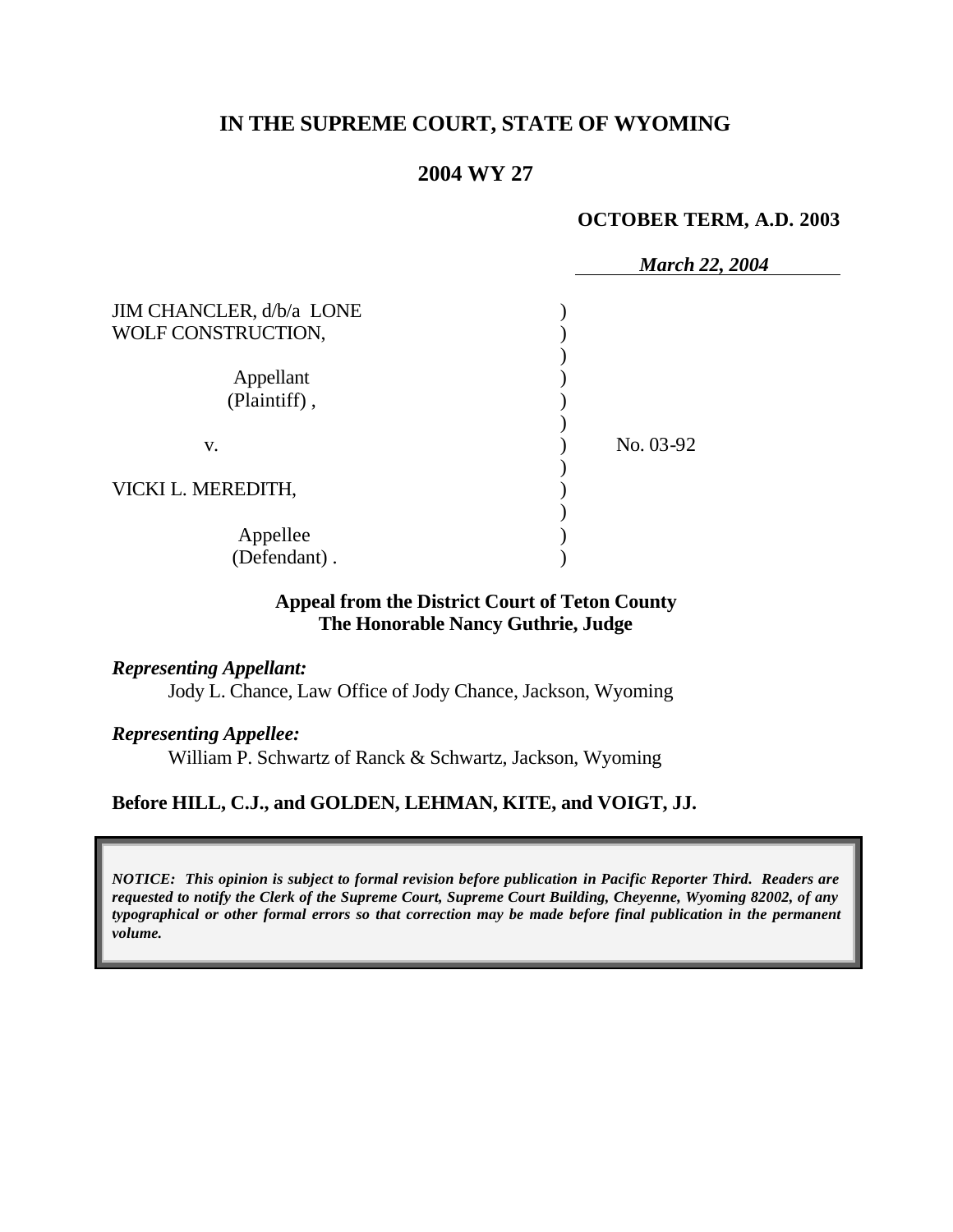### **HILL, Chief Justice.**

[¶1] Appellant, Jim Chancler, d/b/a Lone Wolf Construction (Lone Wolf), seeks review of a judgment of the district court that was entered after a trial to the court. In that judgment, Appellee, Vicki L. Meredith (Meredith), was awarded damages arising out of a contract dispute involving the remodeling of her home. Lone Wolf contends that the district court erred in finding it breached the warranty contained in the construction contract, erred in finding that Lone Wolf had abandoned the job, erred in failing to properly consider Meredith's writing wherein she conceded she owed Lone Wolf the contractor's fee, abused its discretion by making an award of architect fees, and erred in awarding the cost of repairs to Meredith. Meredith defends the appeal on the basis that Lone Wolf failed to cause a transcript of the trial proceedings to be prepared and, under the applicable standard of review, this Court is compelled to affirm the district court and award her costs, attorney's fees, and a penalty because there is no reasonable cause for Lone Wolf's appeal. We will affirm and award Meredith her costs on appeal and attorney's fees.

### **ISSUES**

[¶2] Lone Wolf poses these issues for our consideration:

1. Did the district court err in finding that Lone Wolf breached the warranty that the work and materials supplied by him would be free of defects?

2. Did the district court err in finding that Lone Wolf had abandoned the job?

3. Did the district court err in not considering that Meredith had signed a document stating she owed Lone Wolf the contractor's fee?

4. Was the district court's award of architect fees an abuse of discretion?

5. Did the district court err in awarding the cost of any repairs to Meredith?

Meredith does not address the issues submitted by Lone Wolf. Instead she contends that because there is no record of the trial proceedings, there is no basis for this Court to substitute its judgment for that of the trial court. In addition, she asserts that the appeal is without merit because there is no record, thus entitling her to an award of costs, attorney's fees, and a penalty under W.R.A.P. 10.05.

## **FACTS AND PROCEEDINGS**

[¶3] From the record we are able to discern the following things. Lone Wolf filed a complaint in the district court on November 29, 2000, alleging breach of contract, or a quasi contract, and seeking damages in the amount of \$16,438.00. A copy of the contract was admitted at trial, and it is in the record. On December 15, 2000, Meredith filed an answer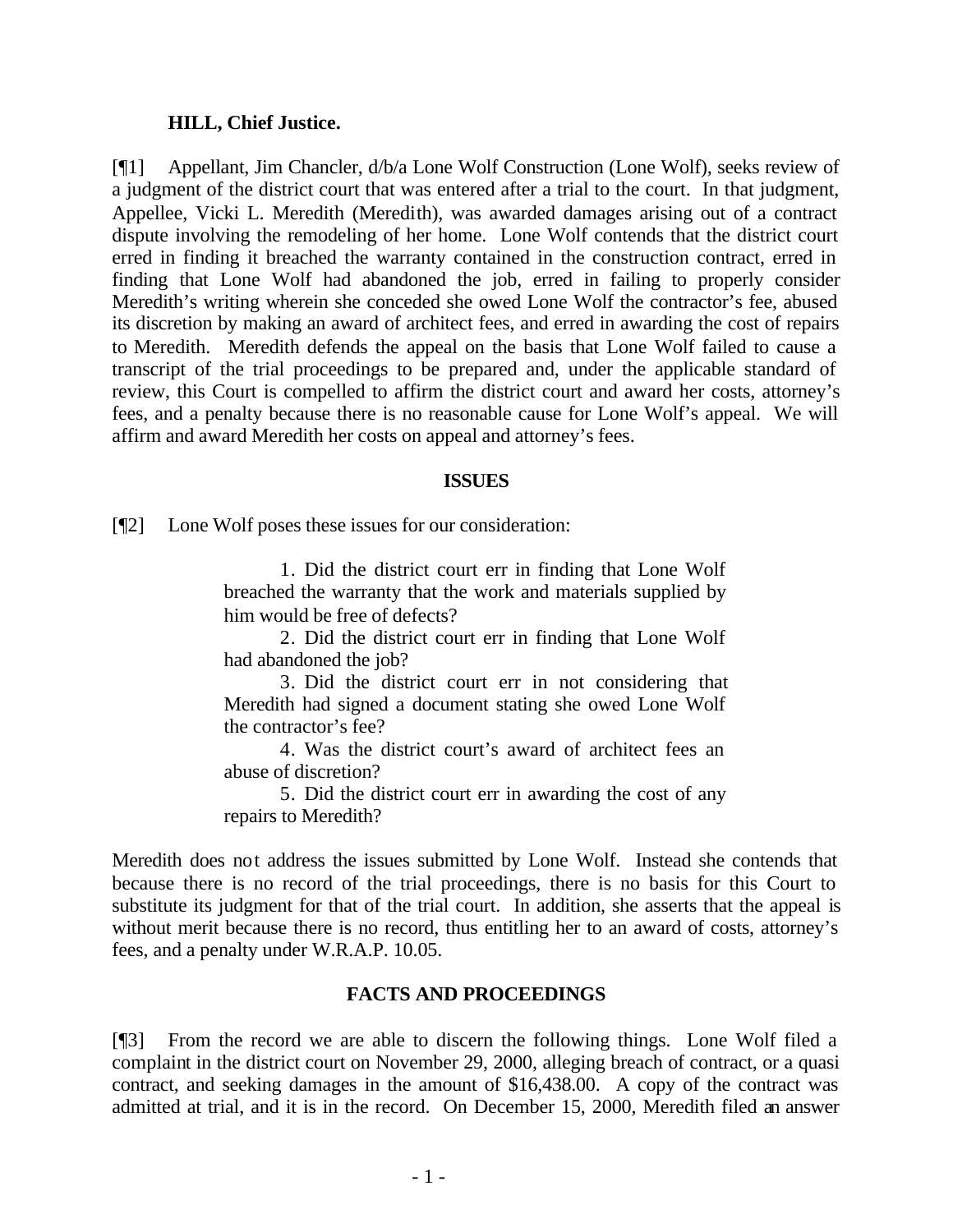and counterclaim essentially denying all of the allegations of the complaint and seeking damages in an unspecified amount for breach of contract and/or negligence. Lone Wolf answered the counterclaim on January 3, 2001. On March 12, 2003, the district court entered its judgment reciting that the trial was held on February 18, 2003, enumerating its finding of facts in favor of Meredith, and awarding her a judgment for \$17,172.64. The record also contains a note written by Meredith, with no specific addressee on it, stating: "I promise to pay the general contractor's fee less deductibles that have arisen during construction." The note is dated February 14, 2000. In addition, the record contains 40 pages of otherwise unexplained pictorial and documentary exhibits that were admitted in evidence during the trial.

[¶4] In its brief, Lone Wolf sets out its version of what transpired at trial. As an initial step in our analysis we will note that W.R.A.P. 7.01(e)(2) requires that an appellant include in its brief "[a] statement of the facts relevant to the issues presented for review with appropriate references to documents listed in the index of the transmitted record." In circumstances where trial errors are raised as issues, one of those documents will customarily be a transcript of the trial proceedings, or some alternative substitute for the transcript, such as a statement of evidence or proceedings where no transcript is available. *See* W.R.A.P. 3.01–3.04. In this case, we have no transcript or any substitute for the transcript.

### **STANDARD OF REVIEW**

[¶5] The applicable standard of review has been summarized as follows:

In the record on appeal, there is no transcript from the damages phase of the trial. It is the appellant's burden to bring us a complete record on which to base a decision. *Ahearn v. Ahearn*, 993 P.2d 942, 949 (Wyo.1999); *Stadtfeld v. Stadtfeld*, 920 P.2d 662, 663 (Wyo.1996). When no transcript has been made of trial proceedings, this court accepts the trial court's findings as being the only basis for deciding the issues which pertain to the evidence. *Willowbrook Ranch, Inc. v. Nugget Exploration, Inc.*, 896 P.2d 769, 771 (Wyo.1995); *Armstrong v. Pickett*, 865 P.2d 49, 50 (Wyo.1993). In the absence of anything to refute them, we will sustain the trial court's findings, and we assume that the evidence presented was sufficient to support those findings. *Willowbrook Ranch, Inc.*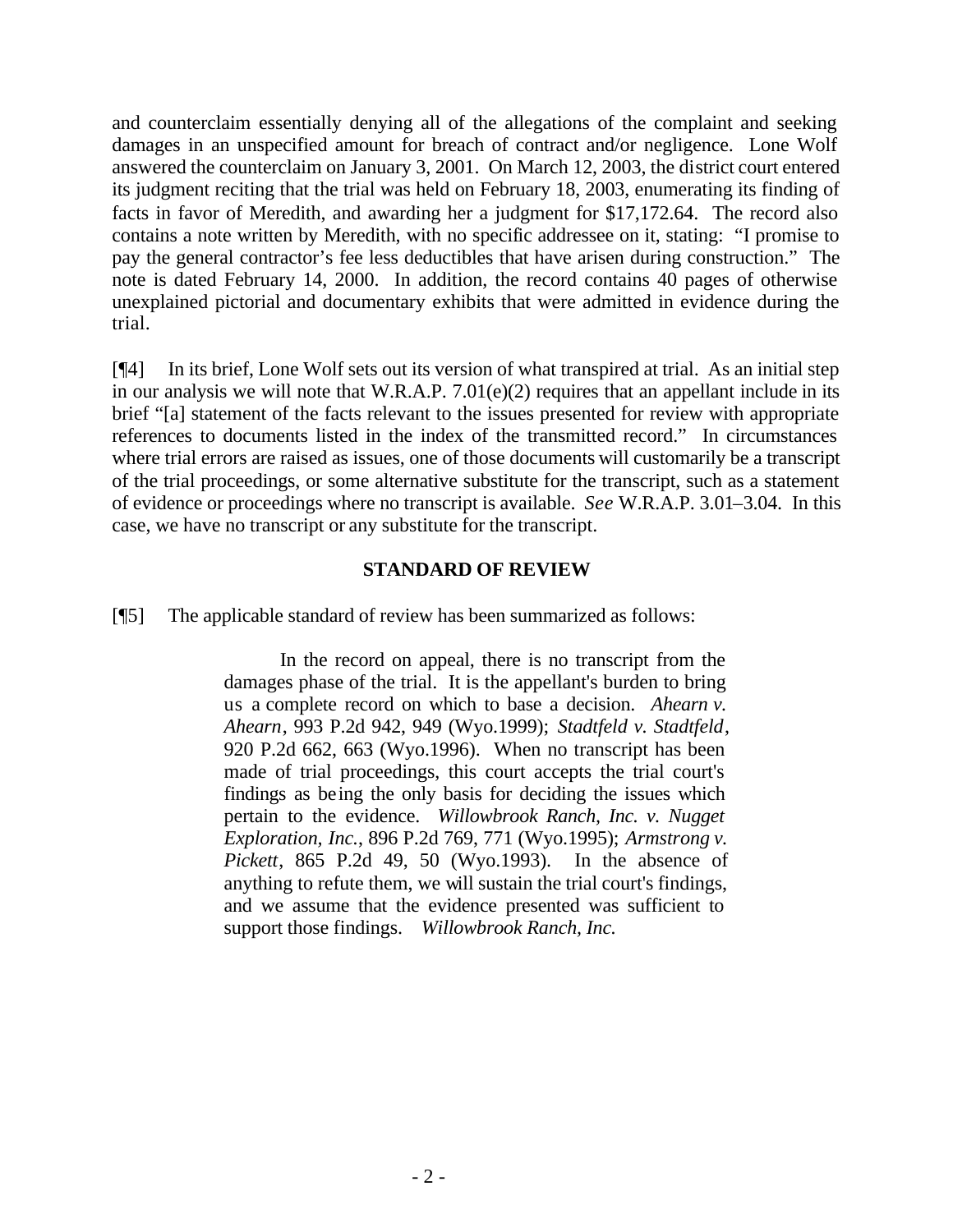*v. Nugget Exploration, Inc.*, 896 P.2d at 771; *Osborn v. Pine Mountain Ranch*, 766 P.2d 1165, 1167 (Wyo.1989). Here, because there is nothing in the record to refute the district court's finding on damages, we affirm the award of damages.

*G.C.I. Inc. v. Haught*, 7 P.3d 906, 911 (Wyo. 2000); *also see Dobson v. Stahla*, 2003 WY 6N, ¶8, 63 P.3d 209, ¶8 (Wyo. 2003).

## **DISCUSSION**

[¶6] Our thorough examination of Lone Wolf's brief discloses that all of its contentions rely upon the facts of this case as they were presented to the district court at trial. Therefore, the standard of review mandates that we affirm the district court's judgment.

## **Costs, Attorney's Fees, and Penalty**

[¶7] Because of Lone Wolf's failings in this appeal, Meredith asks that we invoke the provisions of W.R.A.P. 10.05 (costs and penalties on affirmance), which provide this guidance:

> If the judgment or appealable order is affirmed in a civil case, appellee shall recover the cost for publication of the brief with the cost to be computed at the rate allowed by law for making the transcript of the evidence. If the court certifies there was no reasonable cause for the appeal, a reasonable amount for attorneys' fees and damages to the appellee shall be fixed by the appellate court and taxed as part of the costs in the case. The amount for attorneys' fees shall not be less than one hundred dollars (\$100.00) nor more than five thousand dollars (\$5,000.00). The amount for damages to the appellee shall not exceed two thousand dollars (\$2,000.00).

[¶8] Because there is no transcript, there is no reasonable cause for Lone Wolf's appeal, and we so certify. Meredith attached to her brief an affidavit from her attorney avowing that her costs on appeal were \$41.95 and that her attorney's fees were \$1,700.00 (ten hours x \$170.00 per hour). We conclude that these costs and attorney's fees are reasonable and award them to Meredith. Meredith also asks that we award damages (penalties). Meredith does not set out any basis for damages, or penalties, other than her costs and attorney's fees. Thus, we conclude that damages or penalties are unnecessary because the award of costs and attorney's fees fully vindicates this Court's interest in enforcing the rules of appellate procedure.